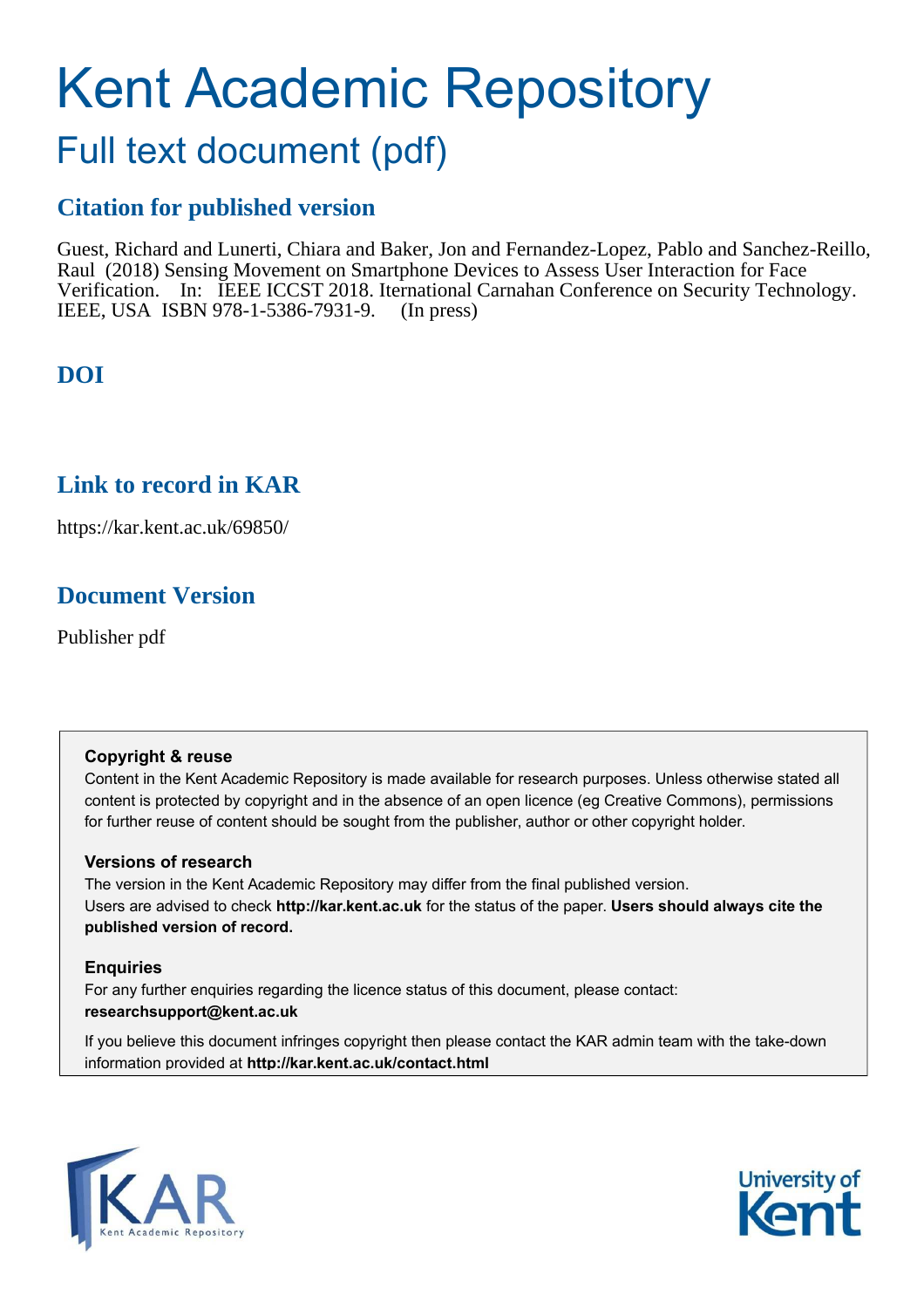# Sensing Movement on Smartphone Devices to Assess User Interaction for Face Verification

Chiara Lunerti *School of Engineering & Digital Arts University of Kent*  Canterbury, UK c.lunerti@kent.ac.uk

Richard Guest *School of Engineering & Digital Arts University of Kent*  Canterbury, UK r.m.guest@kent.ac.uk

Jon Baker *School of Engineering & Digital Arts University of Kent*  Canterbury, UK j.baker@kent.ac.uk

Pablo Fernandez-Lopez *University Group for Identification Technologies University Carlos III of Madrid*  Leganés, Spain pablofer@ing.uc3m.es

Raul Sanchez-Reillo *University Group for Identification Technologies University Carlos III of Madrid*  Leganés, Spain rsreillo@ing.uc3m.es

Abstract— Unlocking and protecting smartphone devices has **become easier with the introduction of biometric face verification, as it has the promise of a secure and quick authentication solution to prevent unauthorised access. However, there are still many challenges for this biometric modality in a mobile context, where**  the user's posture and capture device are not constrained. This **research proposes a method to assess user interaction by analysing sensor data collected in the background of smartphone devices during verification sample capture. From accelerometer data, we have extracted magnitude variations and angular acceleration for pitch, roll, and yaw (angles around the x-axis, y-axis, and z-axis of the smartphone respectively) as features to describe the amplitude and number of movements during a facial image capture process. Results obtained from this experiment demonstrate that it can be possible to ensure good sample quality and high biometric performance by applying an appropriate threshold that will regulate the amplitude on variations of the smartphone movements during facial image capture. Moreover, the results suggest that better quality images are obtained when users spend more time positioning the smartphone before taking an image.** 

Keywords-biometrics, face verification, mobile devices, sensing *data, user interaction* 

#### I. INTRODUCTION

Face verification has the advantage of being a quick, nonintrusive authentication method that allows users to protect their private and personal information stored on smartphone devices. However, the adoption of facial recognition in a mobile context also brings a challenge: smartphone cameras can be freely moved during the acquisition process, creating unpredictable noise on facial images, which can lower the verification system's performance.

Accelerometer data has been widely used for several applications, particularly related to mobile devices for biometric continuous authentication [1], and behavioural analysis [2] [3].

Since accelerometers are fully integrated into a smartphone, it can embody a useful instrument to monitor the user interaction with the device. As a user is interacting directly with the capturing sensor(s), it is fundamental to monitor their interaction in order to understand how their behaviour might affect sample quality and system performance.

The aim of this research is to present a methodology to assess a user's interaction with a smartphone device during a facial image capture process that may subsequently be used for biometric verification purposes. Our first objective is to understand what type of features can be extracted from the accelerometer data that may give useful information regarding the user's interaction with the smartphone. Furthermore, we analyse how accelerometer data influences biometric scores and quality metrics obtained from the images taken for the authentication.

Our study conducted a data collection, recording sensor information from 53 participants while they were capturing "selfies" suitable for biometric verification on an Android smartphone device. Subsequently we have performed a statistical analysis to investigate how sensed movements can affect sample quality and biometric scores.

Results from the analysis may be used for biometric application developments. For example, the information extracted from an accelerometer can be a prediction, in realtime, of low-quality images due to excessive movement. This, in turn, may lead to a request to re-present the biometrics due to a poor score. Furthermore, it can be used to adjust a biometric match acceptance threshold, which can be lowered depending on the amount of noise expected in the images.

This paper is organised as follow: a brief illustration of previous work on this area is presented in Section II. The data collection and methodology are described respectively in Section III and Section IV. Results are presented in Section V,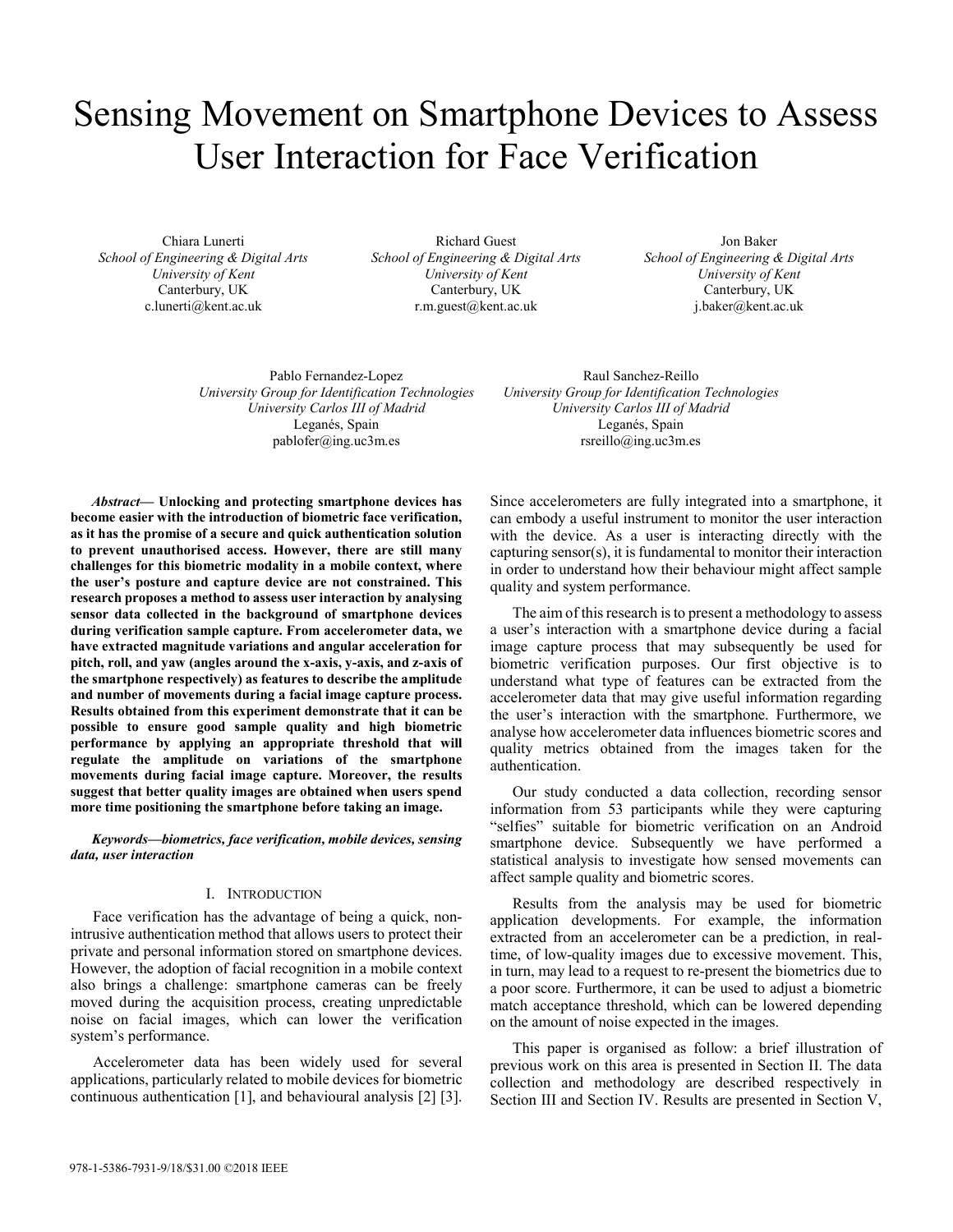and finally, conclusions and future work are indicated in Section VI.

#### II. BACKGROUND

To enhance the performance of a face recognition system, many systems consider rejecting low-quality images from the ones collected for the verification that present good sample quality in terms of brightness and pose symmetry. In the study presented by Boontua et al. [4], the authors analysed the performances of facial recognition system under different light conditions and considering three different user poses: frontal, left side and right side. The authors compared different features and classifiers to establish which methodology was more accurate depending on the pose and light variations. Their results showed that similar illumination conditions for enrolment and verification result in a higher accuracy. In a situation where the enrolment and verification had been taken into a different environment and different user pose, Local Binary Patterns features, and a Support Vector Machine classifier recorded higher accuracy compared to the other combinations of feature extraction and classification.

In mobile scenarios, the acquisition process of facial images for authentication is complex, as the users move as well as the smartphone camera. Background accelerometer data can be employed to analyse the variation in movements of smartphone and user. Researchers have adopted the accelerometer to study user's behaviour in real life scenarios for many applications such as home security and healthcare. The authors in [2] designed a model to recognise a set of daily activity studying the three-axial accelerometer data collected from four volunteers under realworld conditions. The classification method described by the authors recognised the activity tasks with an accuracy up to 91.15%, independently on the smartphone positions, whether the smartphone was kept in the users' hand or in their pockets.

Accelerometer data can be used to continuously authenticate the user on their smartphone in combinations with other behavioural biometrics, such as swiping and keystroke dynamics, or with traditional modalities such as voice and face recognition. In the study presented by Crouse et al. [5], accelerometer data had been employed in fusion with face recognition system to unobtrusively authenticate the user on the device and to enhance the matching performances. Image uprightness correction was performed to the images that were taken by the users before performing the authentication, resulting in 6% higher performances at 0.1% False Accept Rate (FAR) compared to the authentication performed with the original images. When using the continuous authentication application, 24 subjects took part in the experiment carried out by the authors, and they retained the access on the smartphones for over 96% of the trials for the whole duration of the test (15 minutes).

In our study, we aimed to analyse user's behaviour using the three-axial accelerometer data recorded during the presentation of facial images for verification under different environmental conditions to enhance the experience of the user and the performances of the verification system in a mobile context.



Fig. 1. A visual representation of pitch, roll, and yaw around the smartphone's axis.

#### III. DATA COLLECTION

We conducted a data collection that recorded smartphone sensor data in the background for a total of 53 participants, while they were taking images for the purpose of face verification, using the front facing camera. The experiment consisted of 3 sessions, where accelerometer data was recorded in the background for the entire duration. For each 30 minute session, participants were provided with a smartphone (a Google Nexus 5) and a map which contained 10 locations in a sequential order which participants had to follow by walking between locations. At each location, participants were instructed to proceed with the acquisition of facial images on their smartphone device, which would be suitable for biometric authentication. There was a minimum requirement of 5 images for each location, but participants were free to take more images if they wanted. Locations were both indoors and outdoors and were selected to represent real-life scenarios where smartphones are commonly used. Moreover, the locations were selected due to their unique and diverse environmental attributes, where lighting conditions and other background noise would vary. To collect the images and the sensing data in the background, we developed an Android app which connected to a sensing API and automated the data collection process.

#### IV. METHODOLOGY

To understand the effect of user interaction over quality and system performance, we extracted features from the accelerometer data: we combined the information from the acceleration on each axes and we calculated the magnitude and angular accelerations for pitch, roll and yaw (Fig.1).

We also selected three quality metrics from the ISO/IEC Technical Report 29794-5:2010 [6] and we calculated them for all the images collected during the experiment. We then selected from all the images collected, two random sets of 5 images for enrolment in two different scenarios (indoors and outdoors). We consider all the remaining images as verification dataset and obtained biometric scores from the comparisons between the verification images and the images from the two enrolment sets.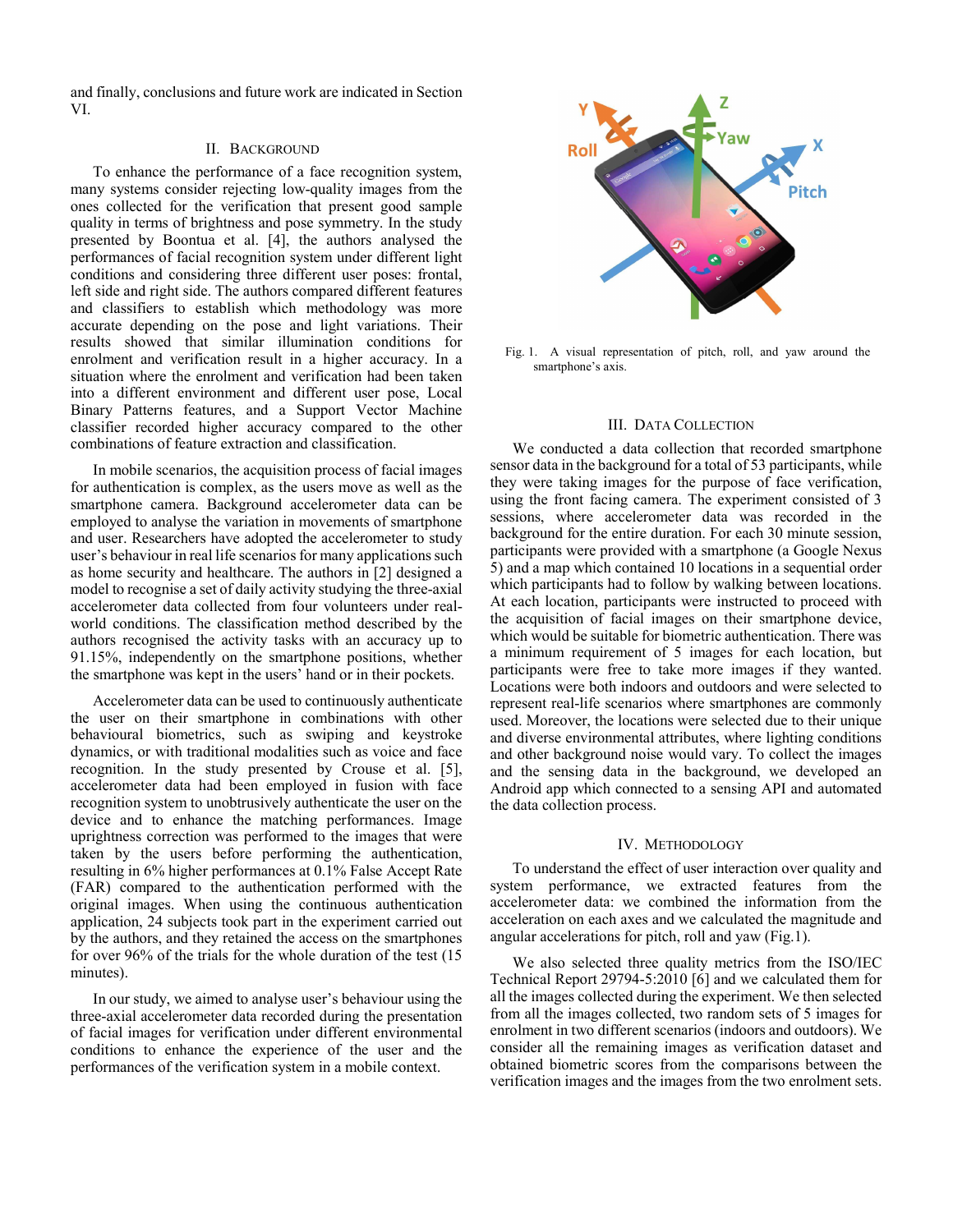

Fig. 2. Gait movements in a 10-second window before and after an image was taken. The graphs shown two different scenarios, one where a user was still moving or had not stopped completely before taking an image (a) and the other one where a user had stopped or recorded little movement while taking an image (b).

#### *A. Accelerometer Data*

Time-stamp and accelerometer data was recorded with a sampling frequency of 10 Hz for each image collected. We applied a low-pass filter of 0.8 Hz and segmented the signal using three window sizes of 1, 3, and 5 seconds before and after each image was taken. We then extracted features that could be used to analyse user and smartphone movements. First, we calculated the magnitude for each image using  $(1)$ , where  $M$  is Magnitude, and,  $A_x$ ,  $A_y$ , and  $A_z$  are the directional accelerations on each smartphone's axes [7].

$$
M = \sqrt{A_x^2 + A_y^2 + A_z^2}
$$
 (1)

Magnitude can give us information about gait movements, whether the users were walking or still moving when capturing the images. When the signal does not present any variation, it means that the user stopped walking and is not moving, or is performing minimal movements with the smartphone before the authentication. An example of the two scenarios is presented in Fig.2. From the three different selected time windows, we observed that the overall trend of the magnitude presented peakto-peak amplitudes within the range of  $\pm 3$  m/s<sup>2</sup>. We empirically selected three thresholds:  $0.5 \text{ m/s}^2$ ,  $0.75 \text{ m/s}^2$ , and  $1 \text{ m/s}^2$ . We considered as magnitude features the number of peaks in the signals and the amplitude of their variations when they were over the three selected thresholds. We then combined accelerations from each axis to obtain pitch  $\rho$  (the angle around the x-axis) using (2), roll  $\varphi$  (the angle around the y-axis) using (3), and yaw  $\theta$  (the angle around the z-axis) using (4), where  $A_x$ ,  $A_y$  and  $A_z$  are the measured acceleration data from the accelerometer module for the specific axes [8].

$$
\rho = \tan^{-1} \left( \frac{A_x}{\sqrt{A_y^2 + A_z^2}} \right) \tag{2}
$$

$$
\varphi = \tan^{-1}\left(\frac{A_y}{\sqrt{A_x^2 + A_z^2}}\right) \tag{3}
$$

$$
\theta = \tan^{-1} \left( \frac{\sqrt{A_x^2 + A_y^2}}{A_z} \right) \tag{4}
$$

These features were selected to represent the movements which a user performed while adjusting themselves in front of the smartphone in certain lighting conditions.

#### *B. Image Quality*

To assess quality, we segmented each face from the captured images and we calculated quality metrics following recommendations in ISO/IEC Technical Report (TR) 29794- 5:2010 [6]. We selected three facial image metrics among the ones that are commonly used in the state of the art: brightness, contrast, and blurriness. Image brightness was calculated as the mean of the pixels intensity values. Contrast was calculated from the histogram as the difference in luminance of the object in the image as described in the TR. The level of blurriness was calculated with a range of 0 to 1 where 0 means sharp and 1 means blurry following the indication in [9].

#### *C. Biometric outcomes*

To simulate real-life scenarios, all images were taken in an unconstrained environment [10]. For each participant, we considered enrolment under two different environmental conditions: enrolment selecting 5 random images from all the ones taken indoors and enrolment selecting 5 random images taken when outdoors. All the remaining images were considered as the participant's verification dataset (indoors and outdoors verification scenarios). We performed a biometric verification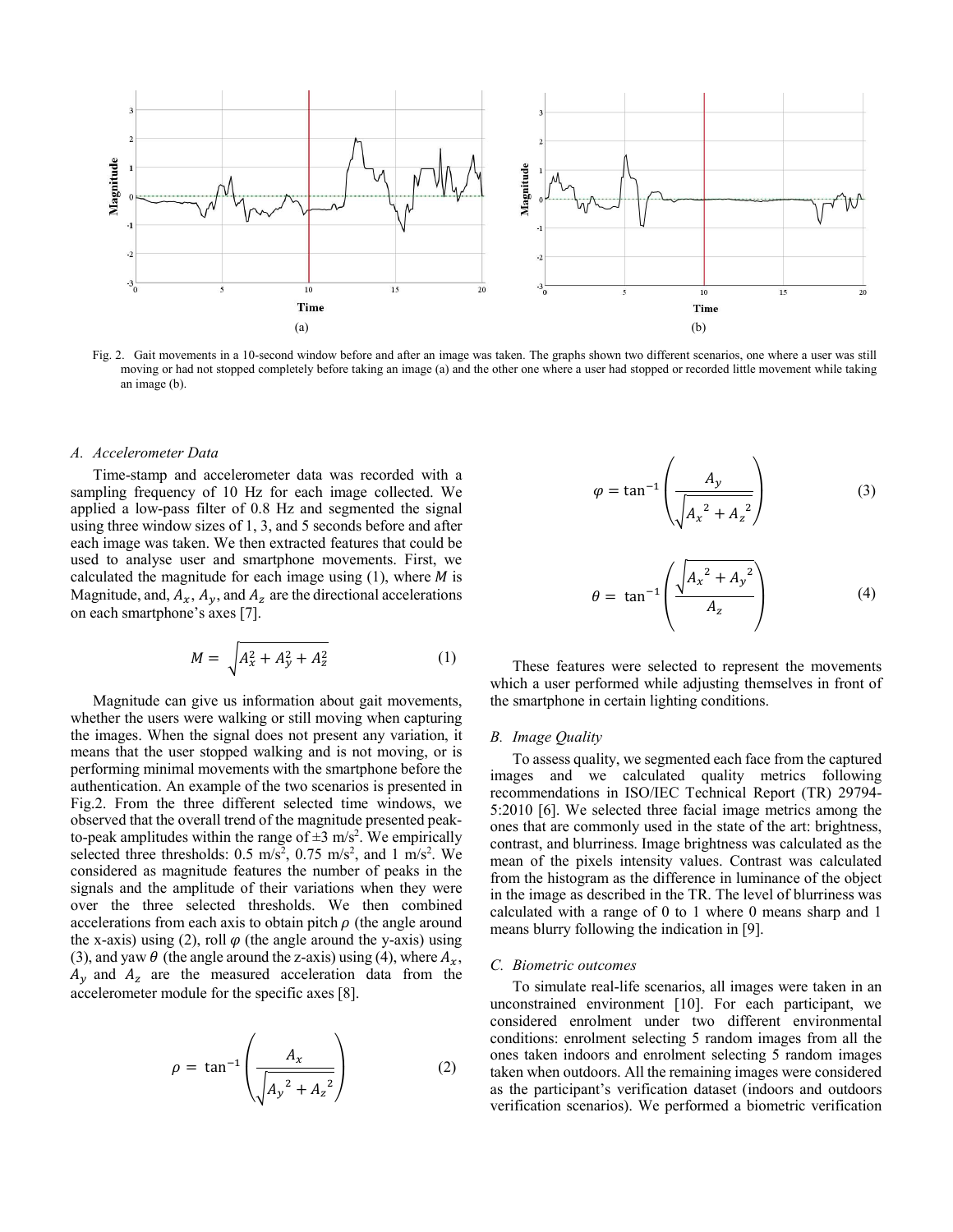using a commercial state of the art recognition system [11] and for each comparison, we obtained a biometric score (ranging from 0 to 500), as an average of the scores obtained when comparing the verification image with the 5 enrolment images.

#### V. RESULTS

From the analysis, we noticed that there was not a substantial difference between the variations of magnitude smaller than 0.5 and 0.75 m/s2 and when the variations were calculated under the threshold set to 1 m/s2. For this reason, we decided to present our result only in the case of selecting 1 m\s2 as a threshold as an example of a more permissive approach.

Firstly, we observed how the quality metrics selected are correlated with the variations recorded with the accelerometer data for gait movements and the angular rotations. Image brightness and contrast did not appear to have a correlation with the number of peaks presented in the gait signals, nor with the amplitude of these variations. On the contrary, images taken with a lot of variations in the magnitude resulted in less blurriness of the images. This was particularly observed in the scenario in which the images have been taken in indoor locations presenting correlation coefficients of  $r = -0.059$  when the variations were calculated in an interval of 1 second before taking the image,  $r = -0.076$  when considering 3 seconds before, and  $r = -0.075$  when considering 5 seconds before (n = 3438, p)  $< 0.001$ ).

When assessing the amplitude of the acceleration movements recorded in the magnitude that was bigger than 1 m/s2, blurriness presented the strongest correlations when the images were taken indoors presenting  $r = 0.228$  when considering 1 second before the image was taken,  $r = 0.216$  with a 3 seconds window before taking the image, and  $r = 0.195$  with a window of 5 seconds before taking the image ( $n = 9246$ ,  $p <$ .001). Recording a number of small frequent movements in the magnitude resulted in better quality performance compared to recording a few movements that were bigger in magnitude.

We also observed a linear negative correlation between the movements recorded for the angular rotations of the smartphone pitch, yaw and roll and the level of brightness of the images. The correlation was noted especially from movements recorded for roll angles, in particular when images were taken indoors, although they were not significantly strong. Despite pitch, roll, and yaw movements affecting the level of blurriness of the images, it appeared that there is no correlation between angular rotations and the biometric scores. We performed a Spearman's correlation between the amplitudes recorded in the movements in the magnitude and the number of variations with the biometric scores for different environmental conditions for both types of verification and enrolment.

When considering the number of variations, the correlation appears to be positive and it is stronger for the verification images taken outdoors for both of the enrolment scenarios. Taking a window image of only 1 second before and after, the correlation result as  $r = 0.082$  for enrolment indoors and  $r =$ 0.128 for enrolment taken outdoors ( $n = 4590$ ,  $p < 0.001$ ). There is a smaller difference between the 3 seconds and 5 seconds windows, where the coefficient it around  $r = 0.106$  for both when the enrolment is indoors and around  $r = 0.174$  when enrolment

is taken outdoors ( $n = 4590$ ,  $p < 0.001$ ). There was a positive correlation, but not particularly strong for when the verification images were taken indoors. Significant correlation coefficients for the amplitude of movements when considering 1 second  $(A_1, B_1)$ , 3 seconds  $(A_2, B_2)$ , and 5 seconds  $(A_2, B_2)$  before and after the image acquisition and biometric scores are reported in Table I.

| <b>Enrolment</b> | <b>Verification</b> | Correlation             |            |           |            |
|------------------|---------------------|-------------------------|------------|-----------|------------|
|                  |                     | Spearman's rho          | $A$ 1S     | $A$ 3 $S$ | $A$ 5 $S$  |
| Indoor           | <b>Indoors</b>      | Correlation Coefficient | $-.288**$  | $-.293**$ | $-.280**$  |
|                  |                     | Sig. (2-tailed)         | .000       | .000      | .000       |
|                  |                     | N                       | 2983       | 2984      | 2984       |
| Outdoor          | <b>Indoors</b>      | Correlation Coefficient | $-.246**$  | $-.228**$ | $-.213**$  |
|                  |                     | Sig. (2-tailed)         | .000       | .000      | .000       |
|                  |                     | N                       | 2983       | 2984      | 2984       |
| Indoor           | Outdoors            | Correlation Coefficient | $-.169**$  | $-.154**$ | $-.135***$ |
|                  |                     | Sig. (2-tailed)         | .000       | .000      | .000       |
|                  |                     | N                       | 4590       | 4590      | 4590       |
| Outdoor          | Outdoors            | Correlation Coefficient | $-.305***$ | $-.310**$ | $-.270**$  |
|                  |                     | Sig. (2-tailed)         | .000       | .000      | .000       |
|                  |                     | N                       | 4590       | 4590      | 4590       |

\*\*. Correlation is significant at the 0.01 level (2-tailed).

Regardless of indoor or outdoor environment, there is a strong negative correlation between the amplitude of the movements and the biometric score for each enrolment scenario: enrolment images taken in a controlled environment  $(r = -0.644)$ ,  $p = 0.001$ ), taken indoors (r = -0.538, p = 0.006) and outdoors (r  $= -0.581$ ,  $p = 0.002$ ).

#### VI. CONCLUSIONS AND FUTURE WORK

The aim of this study was to assess a user's interaction with a smartphone face verification system using the three-axial accelerometer data. From the analysis, it is possible to investigate the variation in magnitude and angular rotations to assess whether a person is walking or moving to set the smartphone for facial image capture. The number of the variations and their amplitude can be screened with a threshold.

From the results it is shown that a high amplitude of variations in the magnitude and the angular rotations lower the sharpness of the image among the metrics considered to assess facial image quality. Equally, the amplitude of movements recorded by the accelerometer result in a lower biometric performance. When considering the number of variations in the magnitude, the greater the number of variations recorded by the accelerometer data, the better the performance and the sharpness of the image.

Our intuition is that a number of movements registered few seconds before taking the images in the magnitude represent the movements that participants performed with the device to find the right positioning for the smartphone, and subsequently take better quality images for verification. Future research will assess the different type of movements recorded by the accelerometer